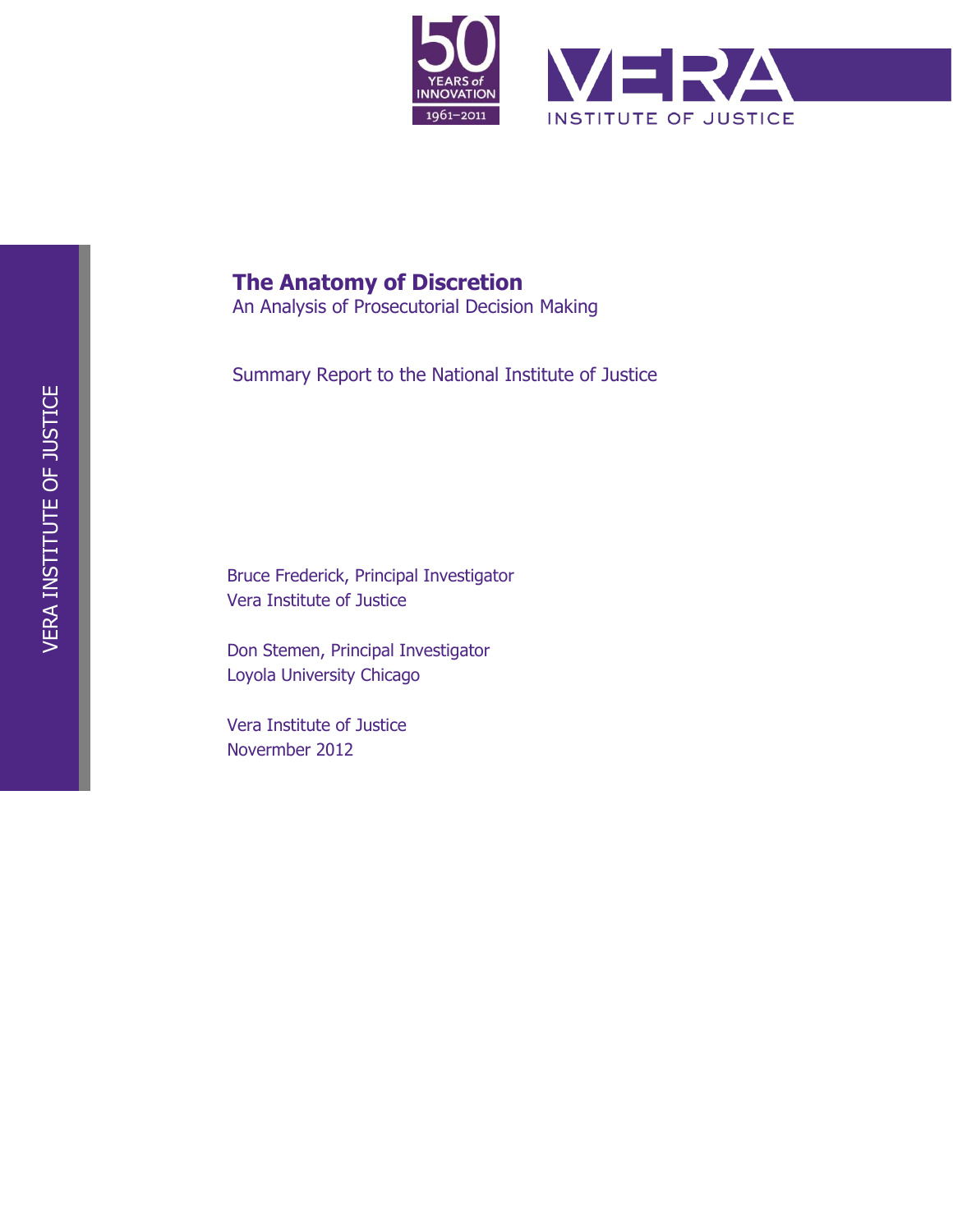

## **The Anatomy of Discretion**

An Analysis of Prosecutorial Decision Making

Summary Report to the National Institute of Justice

Bruce Frederick, Principal Investigator Vera Institute of Justice

Don Stemen, Principal Investigator Loyola University Chicago

Vera Institute of Justice Novermber 2012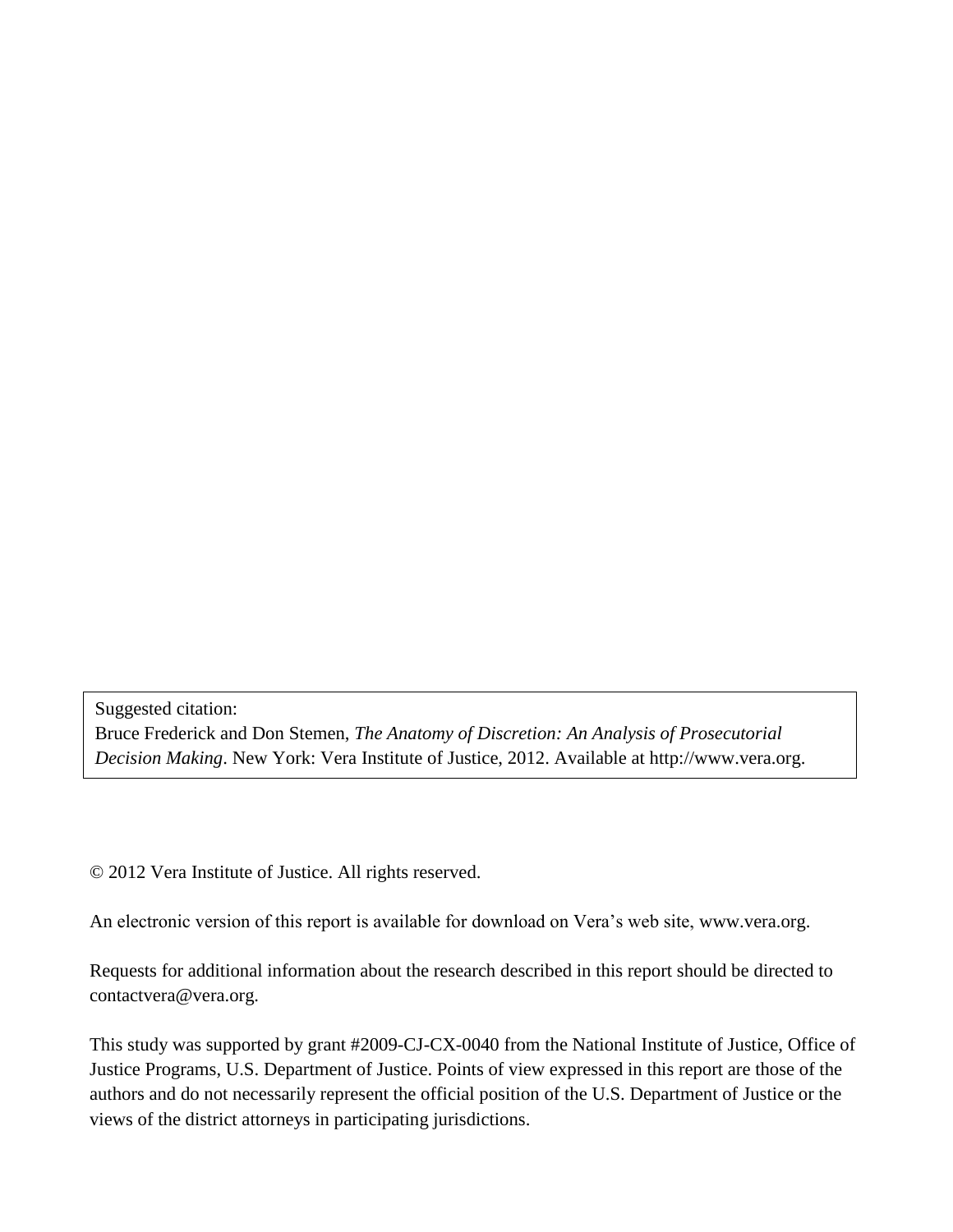Suggested citation: Bruce Frederick and Don Stemen, *The Anatomy of Discretion: An Analysis of Prosecutorial Decision Making*. New York: Vera Institute of Justice, 2012. Available at http://www.vera.org.

© 2012 Vera Institute of Justice. All rights reserved.

An electronic version of this report is available for download on Vera's web site, www.vera.org.

Requests for additional information about the research described in this report should be directed to contactvera@vera.org.

This study was supported by grant #2009-IJ-CX-0040 from the National Institute of Justice, Office of Justice Programs, U.S. Department of Justice. Points of view expressed in this report are those of the authors and do not necessarily represent the official position of the U.S. Department of Justice or the views of the district attorneys in participating jurisdictions.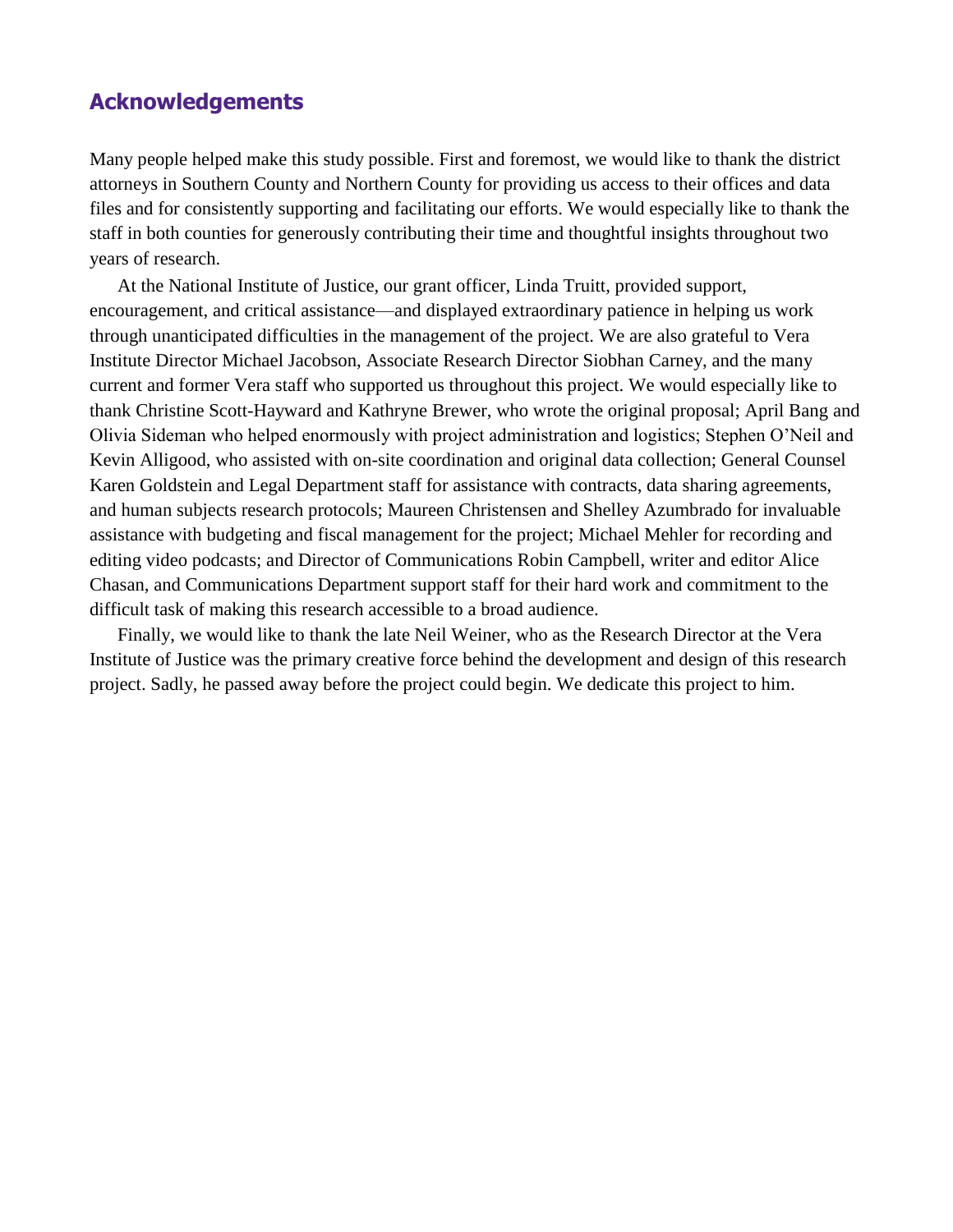## **Acknowledgements**

Many people helped make this study possible. First and foremost, we would like to thank the district attorneys in Southern County and Northern County for providing us access to their offices and data files and for consistently supporting and facilitating our efforts. We would especially like to thank the staff in both counties for generously contributing their time and thoughtful insights throughout two years of research.

At the National Institute of Justice, our grant officer, Linda Truitt, provided support, encouragement, and critical assistance—and displayed extraordinary patience in helping us work through unanticipated difficulties in the management of the project. We are also grateful to Vera Institute Director Michael Jacobson, Associate Research Director Siobhan Carney, and the many current and former Vera staff who supported us throughout this project. We would especially like to thank Christine Scott-Hayward and Kathryne Brewer, who wrote the original proposal; April Bang and Olivia Sideman who helped enormously with project administration and logistics; Stephen O'Neil and Kevin Alligood, who assisted with on-site coordination and original data collection; General Counsel Karen Goldstein and Legal Department staff for assistance with contracts, data sharing agreements, and human subjects research protocols; Maureen Christensen and Shelley Azumbrado for invaluable assistance with budgeting and fiscal management for the project; Michael Mehler for recording and editing video podcasts; and Director of Communications Robin Campbell, writer and editor Alice Chasan, and Communications Department support staff for their hard work and commitment to the difficult task of making this research accessible to a broad audience.

Finally, we would like to thank the late Neil Weiner, who as the Research Director at the Vera Institute of Justice was the primary creative force behind the development and design of this research project. Sadly, he passed away before the project could begin. We dedicate this project to him.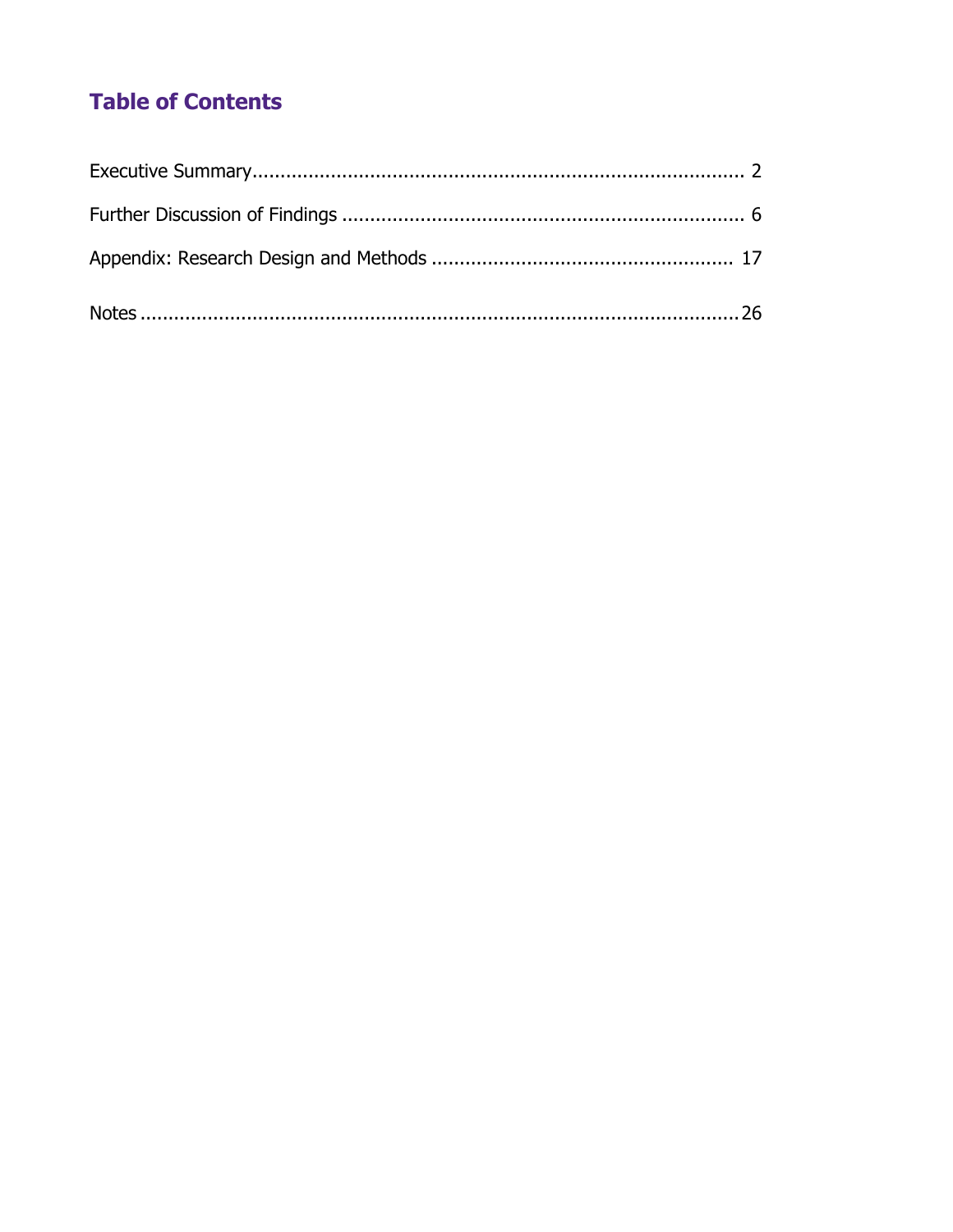# **Table of Contents**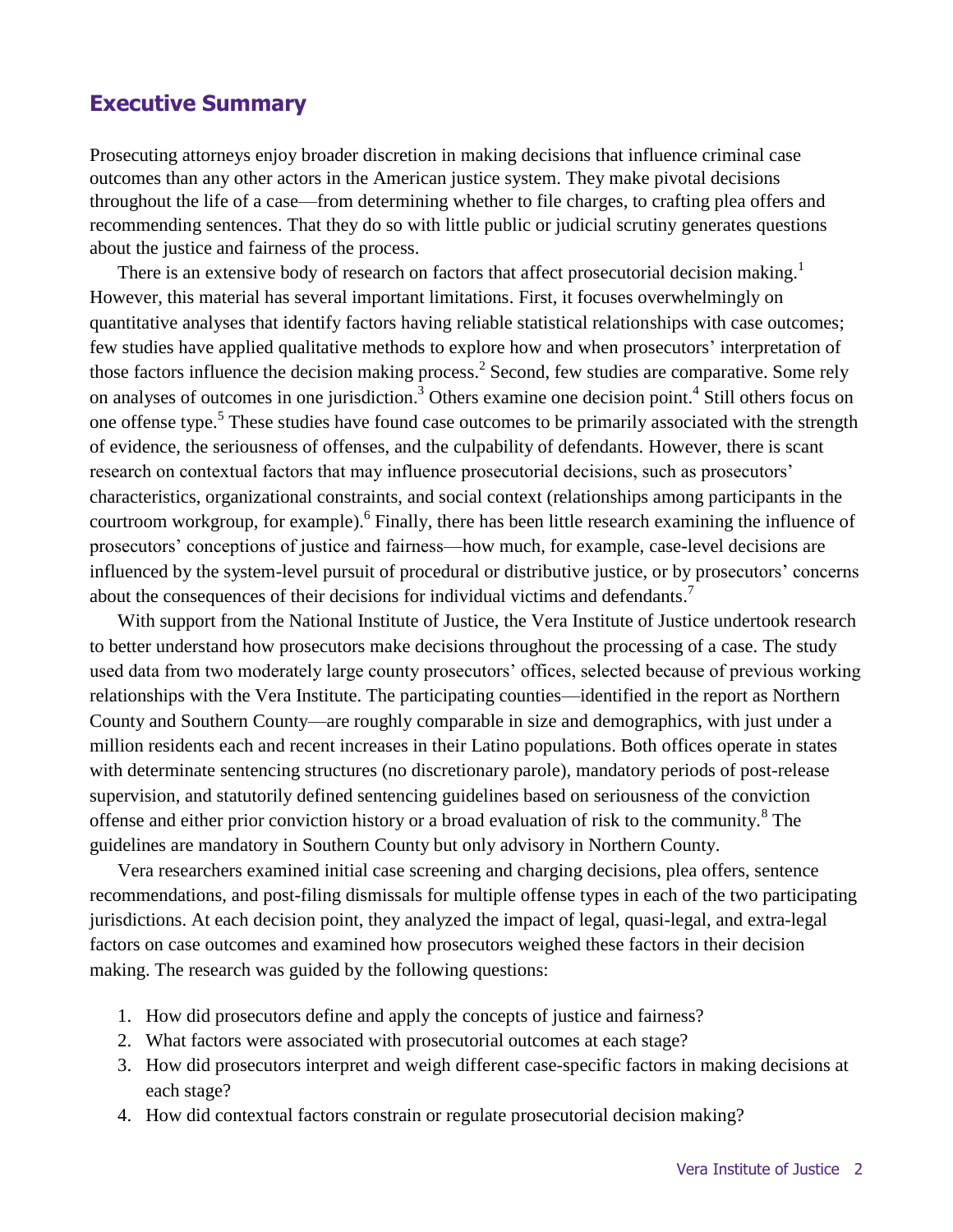## **Executive Summary**

Prosecuting attorneys enjoy broader discretion in making decisions that influence criminal case outcomes than any other actors in the American justice system. They make pivotal decisions throughout the life of a case—from determining whether to file charges, to crafting plea offers and recommending sentences. That they do so with little public or judicial scrutiny generates questions about the justice and fairness of the process.

There is an extensive body of research on factors that affect prosecutorial decision making.<sup>1</sup> However, this material has several important limitations. First, it focuses overwhelmingly on quantitative analyses that identify factors having reliable statistical relationships with case outcomes; few studies have applied qualitative methods to explore how and when prosecutors' interpretation of those factors influence the decision making process.<sup>2</sup> Second, few studies are comparative. Some rely on analyses of outcomes in one jurisdiction.<sup>3</sup> Others examine one decision point.<sup>4</sup> Still others focus on one offense type.<sup>5</sup> These studies have found case outcomes to be primarily associated with the strength of evidence, the seriousness of offenses, and the culpability of defendants. However, there is scant research on contextual factors that may influence prosecutorial decisions, such as prosecutors' characteristics, organizational constraints, and social context (relationships among participants in the courtroom workgroup, for example). <sup>6</sup> Finally, there has been little research examining the influence of prosecutors' conceptions of justice and fairness—how much, for example, case-level decisions are influenced by the system-level pursuit of procedural or distributive justice, or by prosecutors' concerns about the consequences of their decisions for individual victims and defendants.<sup>7</sup>

With support from the National Institute of Justice, the Vera Institute of Justice undertook research to better understand how prosecutors make decisions throughout the processing of a case. The study used data from two moderately large county prosecutors' offices, selected because of previous working relationships with the Vera Institute. The participating counties—identified in the report as Northern County and Southern County—are roughly comparable in size and demographics, with just under a million residents each and recent increases in their Latino populations. Both offices operate in states with determinate sentencing structures (no discretionary parole), mandatory periods of post-release supervision, and statutorily defined sentencing guidelines based on seriousness of the conviction offense and either prior conviction history or a broad evaluation of risk to the community.<sup>8</sup> The guidelines are mandatory in Southern County but only advisory in Northern County.

Vera researchers examined initial case screening and charging decisions, plea offers, sentence recommendations, and post-filing dismissals for multiple offense types in each of the two participating jurisdictions. At each decision point, they analyzed the impact of legal, quasi-legal, and extra-legal factors on case outcomes and examined how prosecutors weighed these factors in their decision making. The research was guided by the following questions:

- 1. How did prosecutors define and apply the concepts of justice and fairness?
- 2. What factors were associated with prosecutorial outcomes at each stage?
- 3. How did prosecutors interpret and weigh different case-specific factors in making decisions at each stage?
- 4. How did contextual factors constrain or regulate prosecutorial decision making?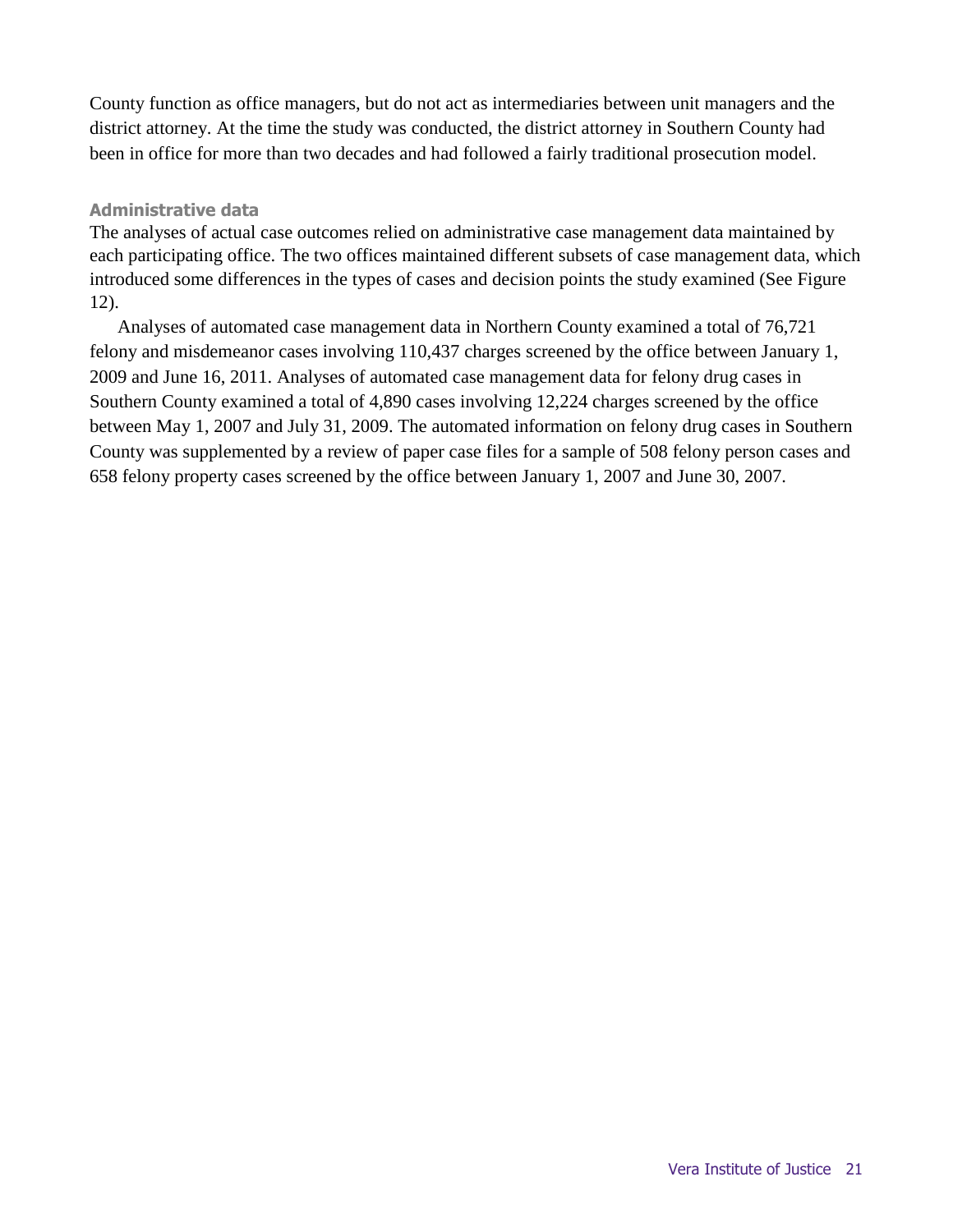County function as office managers, but do not act as intermediaries between unit managers and the district attorney. At the time the study was conducted, the district attorney in Southern County had been in office for more than two decades and had followed a fairly traditional prosecution model.

### **Administrative data**

The analyses of actual case outcomes relied on administrative case management data maintained by each participating office. The two offices maintained different subsets of case management data, which introduced some differences in the types of cases and decision points the study examined (See Figure 12).

Analyses of automated case management data in Northern County examined a total of 76,721 felony and misdemeanor cases involving 110,437 charges screened by the office between January 1, 2009 and June 16, 2011. Analyses of automated case management data for felony drug cases in Southern County examined a total of 4,890 cases involving 12,224 charges screened by the office between May 1, 2007 and July 31, 2009. The automated information on felony drug cases in Southern County was supplemented by a review of paper case files for a sample of 508 felony person cases and 658 felony property cases screened by the office between January 1, 2007 and June 30, 2007.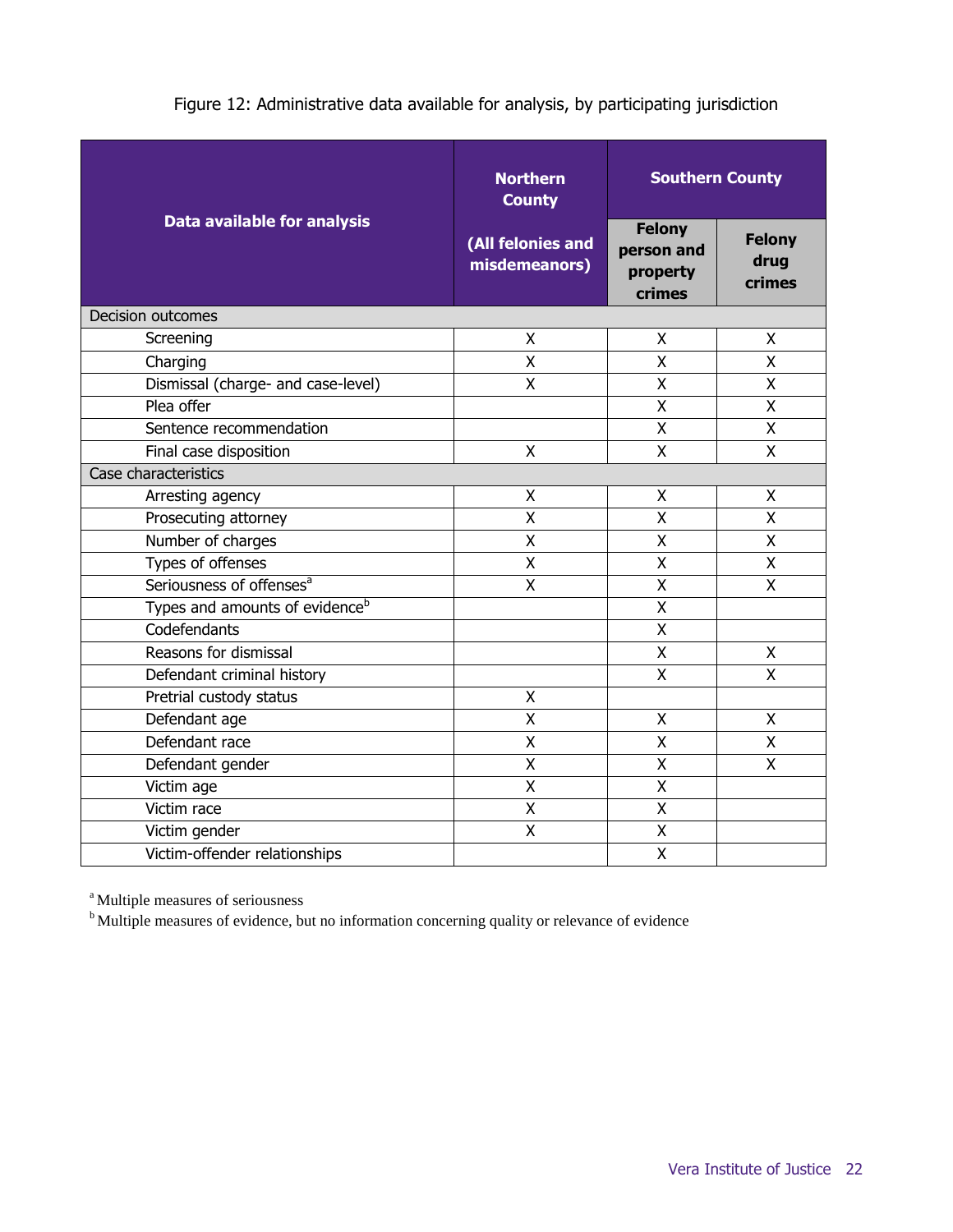|                                            | <b>Northern</b><br><b>County</b>   | <b>Southern County</b>                            |                                 |
|--------------------------------------------|------------------------------------|---------------------------------------------------|---------------------------------|
| <b>Data available for analysis</b>         | (All felonies and<br>misdemeanors) | <b>Felony</b><br>person and<br>property<br>crimes | <b>Felony</b><br>drug<br>crimes |
| <b>Decision outcomes</b>                   |                                    |                                                   |                                 |
| Screening                                  | X                                  | X                                                 | X                               |
| Charging                                   | X                                  | X                                                 | X                               |
| Dismissal (charge- and case-level)         | X                                  | X                                                 | X                               |
| Plea offer                                 |                                    | X                                                 | X                               |
| Sentence recommendation                    |                                    | X                                                 | X                               |
| Final case disposition                     | X                                  | X                                                 | X                               |
| Case characteristics                       |                                    |                                                   |                                 |
| Arresting agency                           | X                                  | X                                                 | X                               |
| Prosecuting attorney                       | $\overline{\mathsf{x}}$            | $\overline{X}$                                    | $\overline{\mathsf{x}}$         |
| Number of charges                          | X                                  | X                                                 | X                               |
| Types of offenses                          | X                                  | X                                                 | X                               |
| Seriousness of offenses <sup>a</sup>       | Χ                                  | X                                                 | X                               |
| Types and amounts of evidence <sup>b</sup> |                                    | X                                                 |                                 |
| Codefendants                               |                                    | X                                                 |                                 |
| Reasons for dismissal                      |                                    | X                                                 | X                               |
| Defendant criminal history                 |                                    | $\mathsf{X}$                                      | X                               |
| Pretrial custody status                    | Χ                                  |                                                   |                                 |
| Defendant age                              | X                                  | X                                                 | X                               |
| Defendant race                             | $\overline{\mathsf{x}}$            | $\overline{X}$                                    | $\overline{\mathsf{x}}$         |
| Defendant gender                           | X                                  | X                                                 | X                               |
| Victim age                                 | X                                  | X                                                 |                                 |
| Victim race                                | X                                  | X                                                 |                                 |
| Victim gender                              | $\overline{\mathsf{x}}$            | $\overline{X}$                                    |                                 |
| Victim-offender relationships              |                                    | X                                                 |                                 |

### Figure 12: Administrative data available for analysis, by participating jurisdiction

<sup>a</sup> Multiple measures of seriousness

b Multiple measures of evidence, but no information concerning quality or relevance of evidence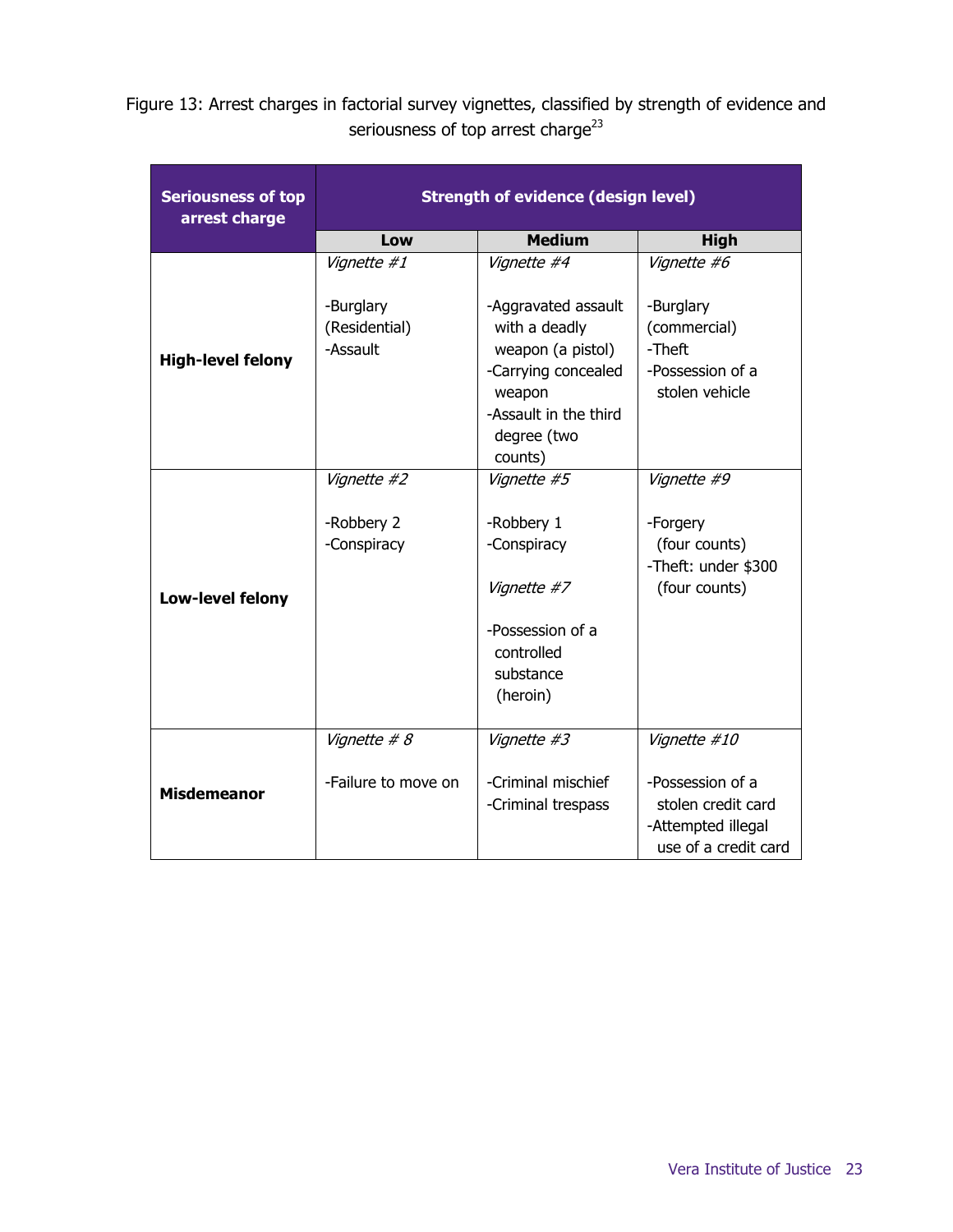Figure 13: Arrest charges in factorial survey vignettes, classified by strength of evidence and seriousness of top arrest charge $^{23}$ 

| <b>Seriousness of top</b><br>arrest charge | <b>Strength of evidence (design level)</b> |                                                                                                                                               |                                                                                      |  |
|--------------------------------------------|--------------------------------------------|-----------------------------------------------------------------------------------------------------------------------------------------------|--------------------------------------------------------------------------------------|--|
|                                            | Low                                        | <b>Medium</b>                                                                                                                                 | <b>High</b>                                                                          |  |
| <b>High-level felony</b>                   | Vignette #1                                | Vignette #4                                                                                                                                   | Vignette #6                                                                          |  |
|                                            | -Burglary<br>(Residential)<br>-Assault     | -Aggravated assault<br>with a deadly<br>weapon (a pistol)<br>-Carrying concealed<br>weapon<br>-Assault in the third<br>degree (two<br>counts) | -Burglary<br>(commercial)<br>-Theft<br>-Possession of a<br>stolen vehicle            |  |
|                                            | Vignette #2                                | Vignette #5                                                                                                                                   | Vignette #9                                                                          |  |
| Low-level felony                           | -Robbery 2<br>-Conspiracy                  | -Robbery 1<br>-Conspiracy                                                                                                                     | -Forgery<br>(four counts)<br>-Theft: under \$300                                     |  |
|                                            |                                            | Vignette #7<br>-Possession of a                                                                                                               | (four counts)                                                                        |  |
|                                            |                                            | controlled<br>substance<br>(heroin)                                                                                                           |                                                                                      |  |
|                                            | Vignette # 8                               | Vignette #3                                                                                                                                   | Vignette #10                                                                         |  |
| <b>Misdemeanor</b>                         | -Failure to move on                        | -Criminal mischief<br>-Criminal trespass                                                                                                      | -Possession of a<br>stolen credit card<br>-Attempted illegal<br>use of a credit card |  |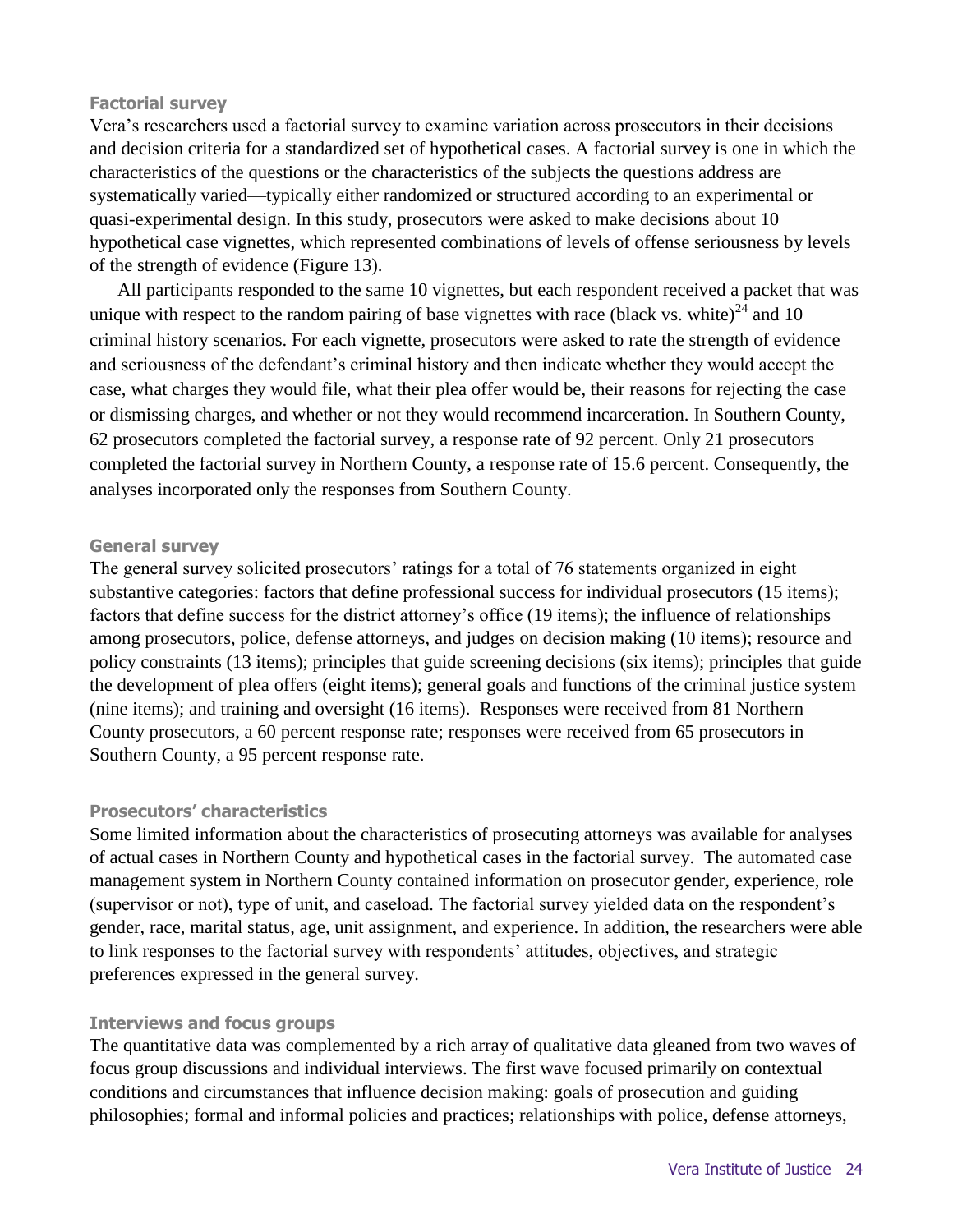#### **Factorial survey**

Vera's researchers used a factorial survey to examine variation across prosecutors in their decisions and decision criteria for a standardized set of hypothetical cases. A factorial survey is one in which the characteristics of the questions or the characteristics of the subjects the questions address are systematically varied—typically either randomized or structured according to an experimental or quasi-experimental design. In this study, prosecutors were asked to make decisions about 10 hypothetical case vignettes, which represented combinations of levels of offense seriousness by levels of the strength of evidence (Figure 13).

All participants responded to the same 10 vignettes, but each respondent received a packet that was unique with respect to the random pairing of base vignettes with race (black vs. white) $^{24}$  and 10 criminal history scenarios. For each vignette, prosecutors were asked to rate the strength of evidence and seriousness of the defendant's criminal history and then indicate whether they would accept the case, what charges they would file, what their plea offer would be, their reasons for rejecting the case or dismissing charges, and whether or not they would recommend incarceration. In Southern County, 62 prosecutors completed the factorial survey, a response rate of 92 percent. Only 21 prosecutors completed the factorial survey in Northern County, a response rate of 15.6 percent. Consequently, the analyses incorporated only the responses from Southern County.

#### **General survey**

The general survey solicited prosecutors' ratings for a total of 76 statements organized in eight substantive categories: factors that define professional success for individual prosecutors (15 items); factors that define success for the district attorney's office (19 items); the influence of relationships among prosecutors, police, defense attorneys, and judges on decision making (10 items); resource and policy constraints (13 items); principles that guide screening decisions (six items); principles that guide the development of plea offers (eight items); general goals and functions of the criminal justice system (nine items); and training and oversight (16 items). Responses were received from 81 Northern County prosecutors, a 60 percent response rate; responses were received from 65 prosecutors in Southern County, a 95 percent response rate.

#### **Prosecutors' characteristics**

Some limited information about the characteristics of prosecuting attorneys was available for analyses of actual cases in Northern County and hypothetical cases in the factorial survey. The automated case management system in Northern County contained information on prosecutor gender, experience, role (supervisor or not), type of unit, and caseload. The factorial survey yielded data on the respondent's gender, race, marital status, age, unit assignment, and experience. In addition, the researchers were able to link responses to the factorial survey with respondents' attitudes, objectives, and strategic preferences expressed in the general survey.

#### **Interviews and focus groups**

The quantitative data was complemented by a rich array of qualitative data gleaned from two waves of focus group discussions and individual interviews. The first wave focused primarily on contextual conditions and circumstances that influence decision making: goals of prosecution and guiding philosophies; formal and informal policies and practices; relationships with police, defense attorneys,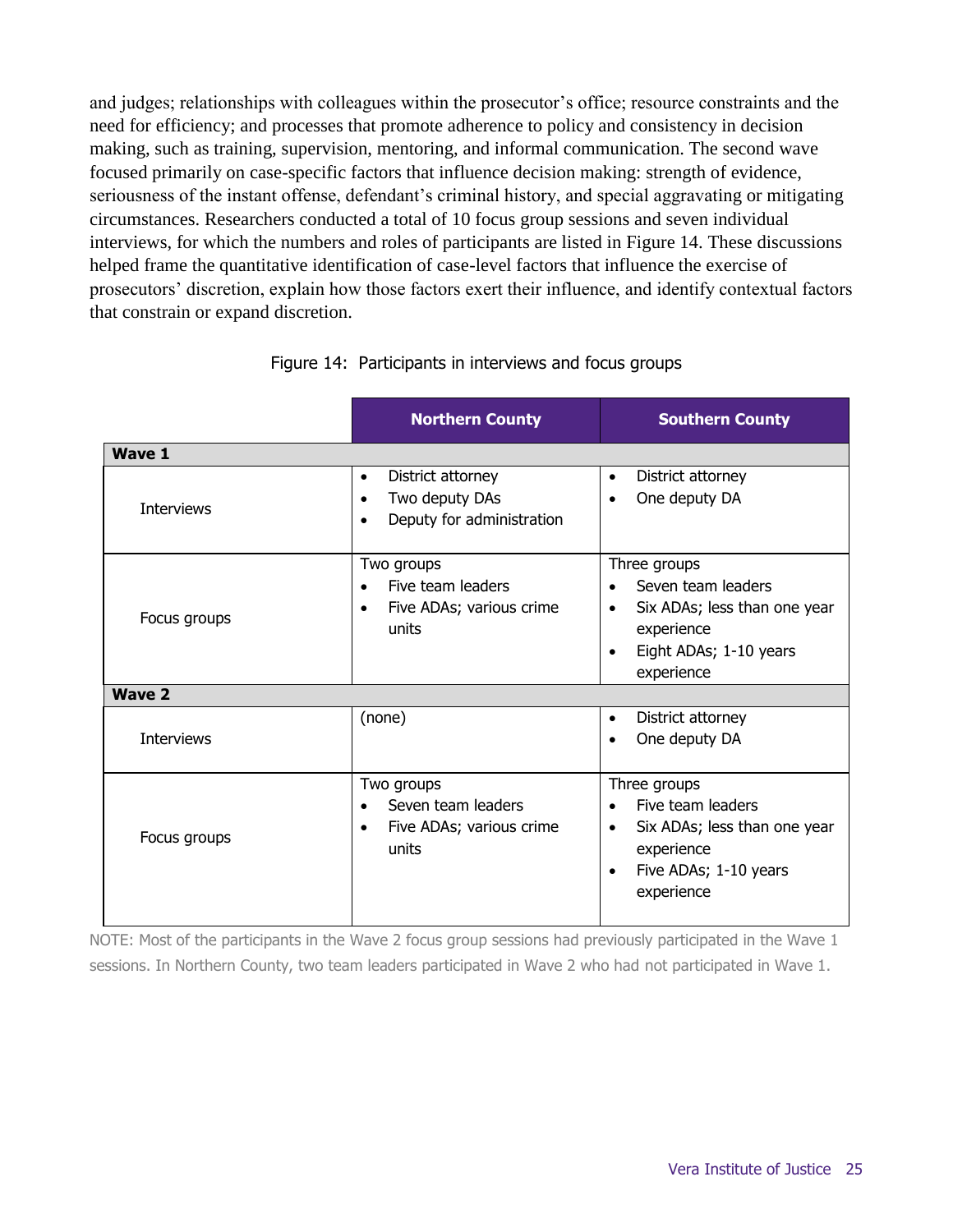and judges; relationships with colleagues within the prosecutor's office; resource constraints and the need for efficiency; and processes that promote adherence to policy and consistency in decision making, such as training, supervision, mentoring, and informal communication. The second wave focused primarily on case-specific factors that influence decision making: strength of evidence, seriousness of the instant offense, defendant's criminal history, and special aggravating or mitigating circumstances. Researchers conducted a total of 10 focus group sessions and seven individual interviews, for which the numbers and roles of participants are listed in Figure 14. These discussions helped frame the quantitative identification of case-level factors that influence the exercise of prosecutors' discretion, explain how those factors exert their influence, and identify contextual factors that constrain or expand discretion.

|                   | <b>Northern County</b>                                                                                  | <b>Southern County</b>                                                                                                                           |
|-------------------|---------------------------------------------------------------------------------------------------------|--------------------------------------------------------------------------------------------------------------------------------------------------|
| <b>Wave 1</b>     |                                                                                                         |                                                                                                                                                  |
| <b>Interviews</b> | District attorney<br>$\bullet$<br>Two deputy DAs<br>$\bullet$<br>Deputy for administration<br>$\bullet$ | District attorney<br>$\bullet$<br>One deputy DA                                                                                                  |
| Focus groups      | Two groups<br>Five team leaders<br>$\bullet$<br>Five ADAs; various crime<br>$\bullet$<br>units          | Three groups<br>Seven team leaders<br>Six ADAs; less than one year<br>$\bullet$<br>experience<br>Eight ADAs; 1-10 years<br>experience            |
| <b>Wave 2</b>     |                                                                                                         |                                                                                                                                                  |
| <b>Interviews</b> | (none)                                                                                                  | District attorney<br>$\bullet$<br>One deputy DA<br>$\bullet$                                                                                     |
| Focus groups      | Two groups<br>Seven team leaders<br>Five ADAs; various crime<br>$\bullet$<br>units                      | Three groups<br>Five team leaders<br>$\bullet$<br>Six ADAs; less than one year<br>$\bullet$<br>experience<br>Five ADAs; 1-10 years<br>experience |

Figure 14: Participants in interviews and focus groups

NOTE: Most of the participants in the Wave 2 focus group sessions had previously participated in the Wave 1 sessions. In Northern County, two team leaders participated in Wave 2 who had not participated in Wave 1.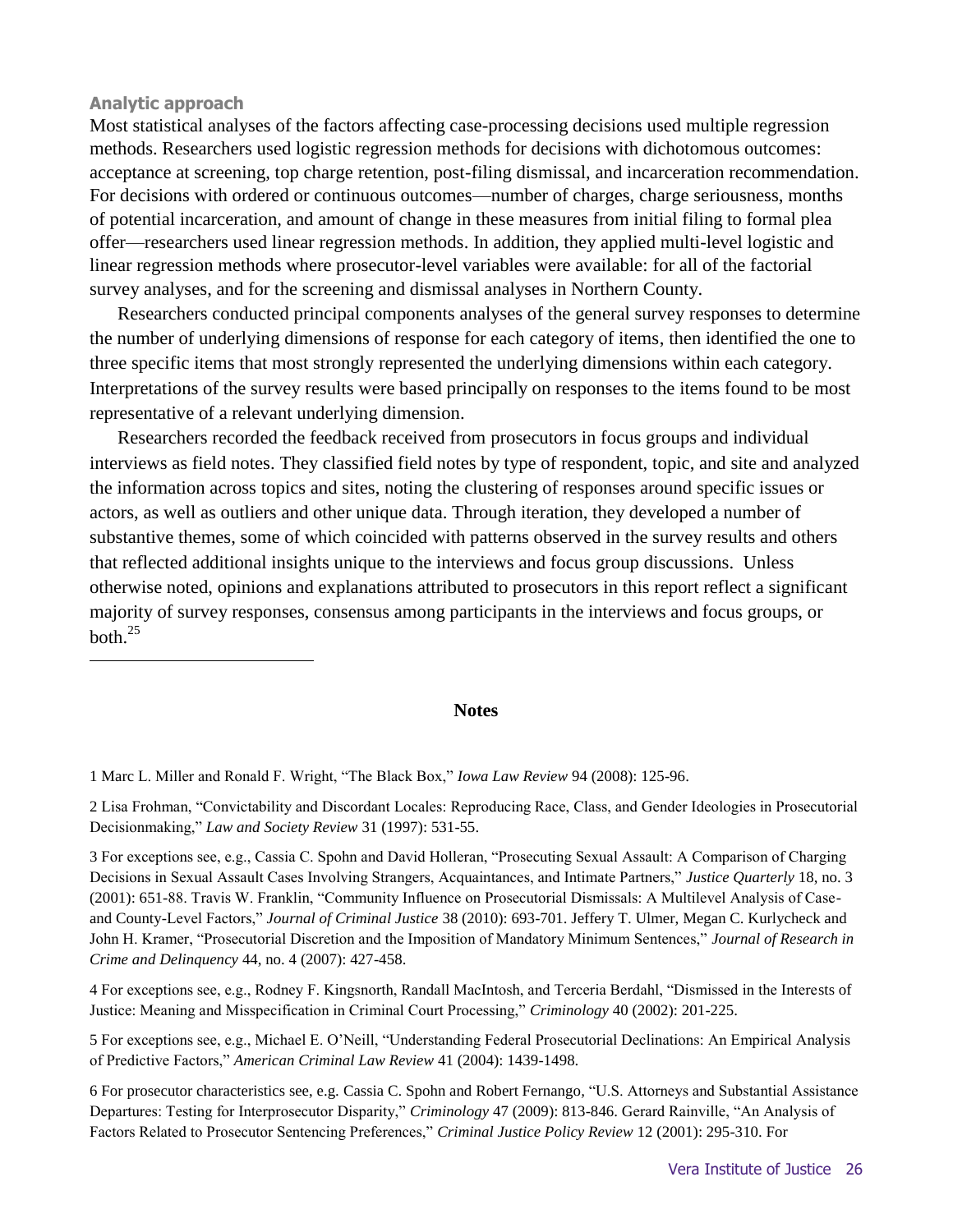#### **Analytic approach**

 $\overline{a}$ 

Most statistical analyses of the factors affecting case-processing decisions used multiple regression methods. Researchers used logistic regression methods for decisions with dichotomous outcomes: acceptance at screening, top charge retention, post-filing dismissal, and incarceration recommendation. For decisions with ordered or continuous outcomes—number of charges, charge seriousness, months of potential incarceration, and amount of change in these measures from initial filing to formal plea offer—researchers used linear regression methods. In addition, they applied multi-level logistic and linear regression methods where prosecutor-level variables were available: for all of the factorial survey analyses, and for the screening and dismissal analyses in Northern County.

Researchers conducted principal components analyses of the general survey responses to determine the number of underlying dimensions of response for each category of items, then identified the one to three specific items that most strongly represented the underlying dimensions within each category. Interpretations of the survey results were based principally on responses to the items found to be most representative of a relevant underlying dimension.

Researchers recorded the feedback received from prosecutors in focus groups and individual interviews as field notes. They classified field notes by type of respondent, topic, and site and analyzed the information across topics and sites, noting the clustering of responses around specific issues or actors, as well as outliers and other unique data. Through iteration, they developed a number of substantive themes, some of which coincided with patterns observed in the survey results and others that reflected additional insights unique to the interviews and focus group discussions. Unless otherwise noted, opinions and explanations attributed to prosecutors in this report reflect a significant majority of survey responses, consensus among participants in the interviews and focus groups, or  $both$ <sup>25</sup>

#### **Notes**

1 Marc L. Miller and Ronald F. Wright, "The Black Box," *Iowa Law Review* 94 (2008): 125-96.

2 Lisa Frohman, "Convictability and Discordant Locales: Reproducing Race, Class, and Gender Ideologies in Prosecutorial Decisionmaking," *Law and Society Review* 31 (1997): 531-55.

3 For exceptions see, e.g., Cassia C. Spohn and David Holleran, "Prosecuting Sexual Assault: A Comparison of Charging Decisions in Sexual Assault Cases Involving Strangers, Acquaintances, and Intimate Partners," *Justice Quarterly* 18, no. 3 (2001): 651-88. Travis W. Franklin, "Community Influence on Prosecutorial Dismissals: A Multilevel Analysis of Caseand County-Level Factors," *Journal of Criminal Justice* 38 (2010): 693-701. Jeffery T. Ulmer, Megan C. Kurlycheck and John H. Kramer, "Prosecutorial Discretion and the Imposition of Mandatory Minimum Sentences," *Journal of Research in Crime and Delinquency* 44, no. 4 (2007): 427-458.

4 For exceptions see, e.g., Rodney F. Kingsnorth, Randall MacIntosh, and Terceria Berdahl, "Dismissed in the Interests of Justice: Meaning and Misspecification in Criminal Court Processing," *Criminology* 40 (2002): 201-225.

5 For exceptions see, e.g., Michael E. O'Neill, "Understanding Federal Prosecutorial Declinations: An Empirical Analysis of Predictive Factors," *American Criminal Law Review* 41 (2004): 1439-1498.

6 For prosecutor characteristics see, e.g. Cassia C. Spohn and Robert Fernango*,* "U.S. Attorneys and Substantial Assistance Departures: Testing for Interprosecutor Disparity," *Criminology* 47 (2009): 813-846. Gerard Rainville, "An Analysis of Factors Related to Prosecutor Sentencing Preferences," *Criminal Justice Policy Review* 12 (2001): 295-310. For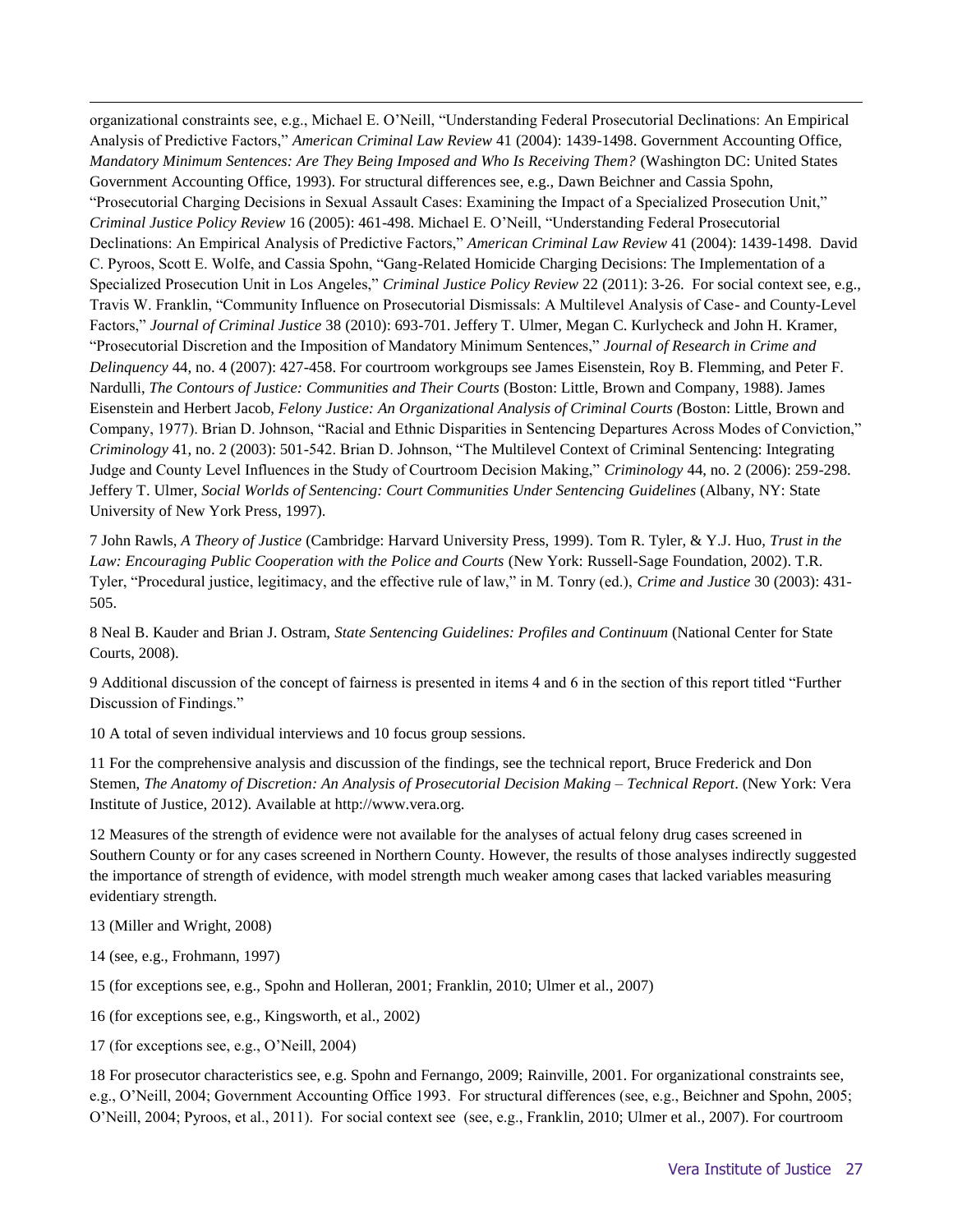$\overline{a}$ organizational constraints see, e.g., Michael E. O'Neill, "Understanding Federal Prosecutorial Declinations: An Empirical Analysis of Predictive Factors," *American Criminal Law Review* 41 (2004): 1439-1498. Government Accounting Office, *Mandatory Minimum Sentences: Are They Being Imposed and Who Is Receiving Them?* (Washington DC: United States Government Accounting Office, 1993). For structural differences see, e.g., Dawn Beichner and Cassia Spohn, "Prosecutorial Charging Decisions in Sexual Assault Cases: Examining the Impact of a Specialized Prosecution Unit," *Criminal Justice Policy Review* 16 (2005): 461-498. Michael E. O'Neill, "Understanding Federal Prosecutorial Declinations: An Empirical Analysis of Predictive Factors," *American Criminal Law Review* 41 (2004): 1439-1498. David C. Pyroos, Scott E. Wolfe, and Cassia Spohn, "Gang-Related Homicide Charging Decisions: The Implementation of a Specialized Prosecution Unit in Los Angeles," *Criminal Justice Policy Review* 22 (2011): 3-26. For social context see, e.g., Travis W. Franklin, "Community Influence on Prosecutorial Dismissals: A Multilevel Analysis of Case- and County-Level Factors," *Journal of Criminal Justice* 38 (2010): 693-701. Jeffery T. Ulmer, Megan C. Kurlycheck and John H. Kramer, "Prosecutorial Discretion and the Imposition of Mandatory Minimum Sentences," *Journal of Research in Crime and Delinquency* 44, no. 4 (2007): 427-458. For courtroom workgroups see James Eisenstein, Roy B. Flemming, and Peter F. Nardulli, *The Contours of Justice: Communities and Their Courts* (Boston: Little, Brown and Company, 1988). James Eisenstein and Herbert Jacob, *Felony Justice: An Organizational Analysis of Criminal Courts (*Boston: Little, Brown and Company, 1977). Brian D. Johnson, "Racial and Ethnic Disparities in Sentencing Departures Across Modes of Conviction," *Criminology* 41, no. 2 (2003): 501-542. Brian D. Johnson, "The Multilevel Context of Criminal Sentencing: Integrating Judge and County Level Influences in the Study of Courtroom Decision Making," *Criminology* 44, no. 2 (2006): 259-298. Jeffery T. Ulmer, *Social Worlds of Sentencing: Court Communities Under Sentencing Guidelines* (Albany, NY: State University of New York Press, 1997).

7 John Rawls, *A Theory of Justice* (Cambridge: Harvard University Press, 1999). Tom R. Tyler, & Y.J. Huo, *Trust in the Law: Encouraging Public Cooperation with the Police and Courts* (New York: Russell-Sage Foundation, 2002). T.R. Tyler, "Procedural justice, legitimacy, and the effective rule of law," in M. Tonry (ed.), *Crime and Justice* 30 (2003): 431- 505.

8 Neal B. Kauder and Brian J. Ostram, *State Sentencing Guidelines: Profiles and Continuum* (National Center for State Courts, 2008).

9 Additional discussion of the concept of fairness is presented in items 4 and 6 in the section of this report titled "Further Discussion of Findings."

10 A total of seven individual interviews and 10 focus group sessions.

11 For the comprehensive analysis and discussion of the findings, see the technical report, Bruce Frederick and Don Stemen, *The Anatomy of Discretion: An Analysis of Prosecutorial Decision Making – Technical Report*. (New York: Vera Institute of Justice, 2012). Available at http://www.vera.org.

12 Measures of the strength of evidence were not available for the analyses of actual felony drug cases screened in Southern County or for any cases screened in Northern County. However, the results of those analyses indirectly suggested the importance of strength of evidence, with model strength much weaker among cases that lacked variables measuring evidentiary strength.

- 13 (Miller and Wright, 2008)
- 14 (see, e.g., Frohmann, 1997)
- 15 (for exceptions see, e.g., Spohn and Holleran, 2001; Franklin, 2010; Ulmer et al., 2007)
- 16 (for exceptions see, e.g., Kingsworth, et al., 2002)
- 17 (for exceptions see, e.g., O'Neill, 2004)

18 For prosecutor characteristics see, e.g. Spohn and Fernango, 2009; Rainville, 2001. For organizational constraints see, e.g., O'Neill, 2004; Government Accounting Office 1993. For structural differences (see, e.g., Beichner and Spohn, 2005; O'Neill, 2004; Pyroos, et al., 2011). For social context see (see, e.g., Franklin, 2010; Ulmer et al., 2007). For courtroom